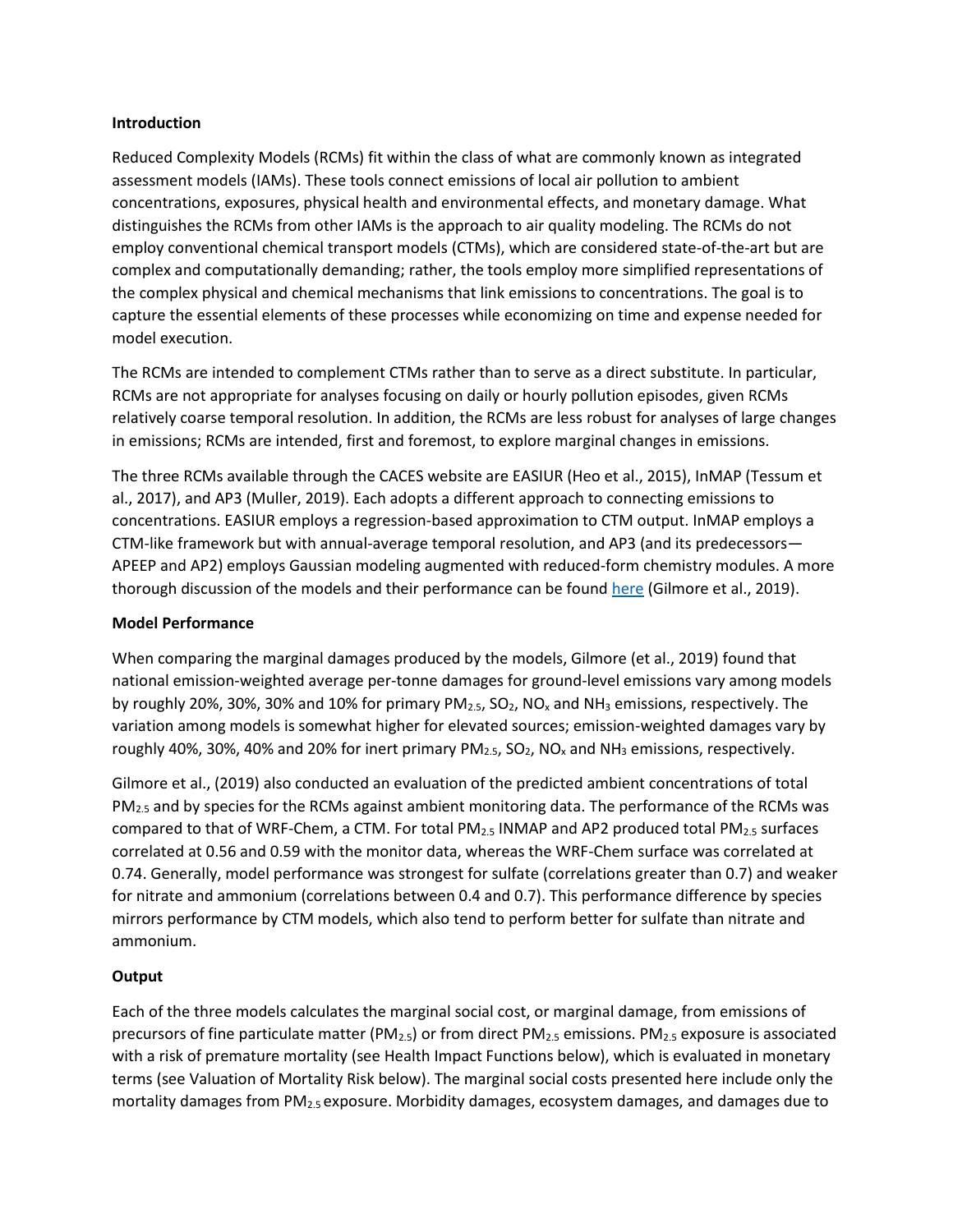other pollutants (e.g., ozone,  $NO_x$ , and  $SO_2$ ) are not included. However, previous analyses have demonstrated that PM2.5 mortality damages typically represent the vast majority of total monetized damages from these emissions (USEPA, 1999).

Marginal social costs are expressed here in (\$ per U.S. metric ton). AP3 and InMAP calculate marginal social cost for sulfur dioxide (SO<sub>2</sub>), nitrogen oxides (NO<sub>x</sub>), ammonia (NH<sub>3</sub>), primary (directly emitted) PM2.5, and volatile organic compounds (VOCs). EASIUR currently covers the same pollutants less VOCs. Ambient concentration estimates produced by AP3 are annual averages (expressed in micrograms per cubic meter) resolved at the county level. InMAP employs a variable grid resolution, with the smallest size cell being 1 km × 1 km. EASIUR is based on marginal social costs directly computed from a CTM (CAMx, run at 36 km resolution) for selected locations and then a statistical regression that is used to infer marginal social costs across the United States.

AP3 and InMAP produce annual-average concentration estimates; EASIUR produces annual and seasonal averages. Each of the models produces distinct marginal social cost estimates by release height to capture differences in dispersion according to whether an emission occurs at ground level or from an elevated point source.

The marginal social costs on this website are available at county resolution. The core calculations behind EASIUR and InMAP take place on a Cartesian grid, and we have re-mapped their results to a county geography. AP3's calculations are estimated and reported at the county level.

The marginal social costs reported here are "source-oriented". That is, they represent the total damages resulting from a metric ton of emissions in a given source county. These damages include damages experienced in the source county itself as well as all surrounding and downwind counties. It is important to recognize that these effects are felt widely. Much of the PM<sub>2.5</sub> formation and health damages often occur hundreds of kilometers downwind.

# **Overview of a Typical RCM Analysis**

Typical RCM users will have an emissions scenario in mind; that is, they must have specified how the emissions of various pollutants (primary PM<sub>2.5</sub> and its precursors) will increase or decrease in each county of the United States in metric tons per year. From this website, they will download marginal social costs for each pollutant and county of interest.

For each county and pollutant, the resulting damages (or benefits) from the emissions changes can be computed as:

*Damages* 
$$
\left(\frac{\$}{year}\right) = Emissions \left(\frac{tons}{year}\right) x Marginal Social Cost \left(\frac{\$}{ton}\right)
$$

Total damages can be found by summing the result of this calculation for all pollutants and counties. If emissions increases (decreases) are expressed as positive (negative) values, then positive values represent health damages and negative values represent health benefits.

Best practices are to use results from all three RCMs available here to test the robustness of the conclusions of your analysis. Additionally, users should consider whether different health impact functions and different valuations for mortality risk change the conclusions of their analysis (see below).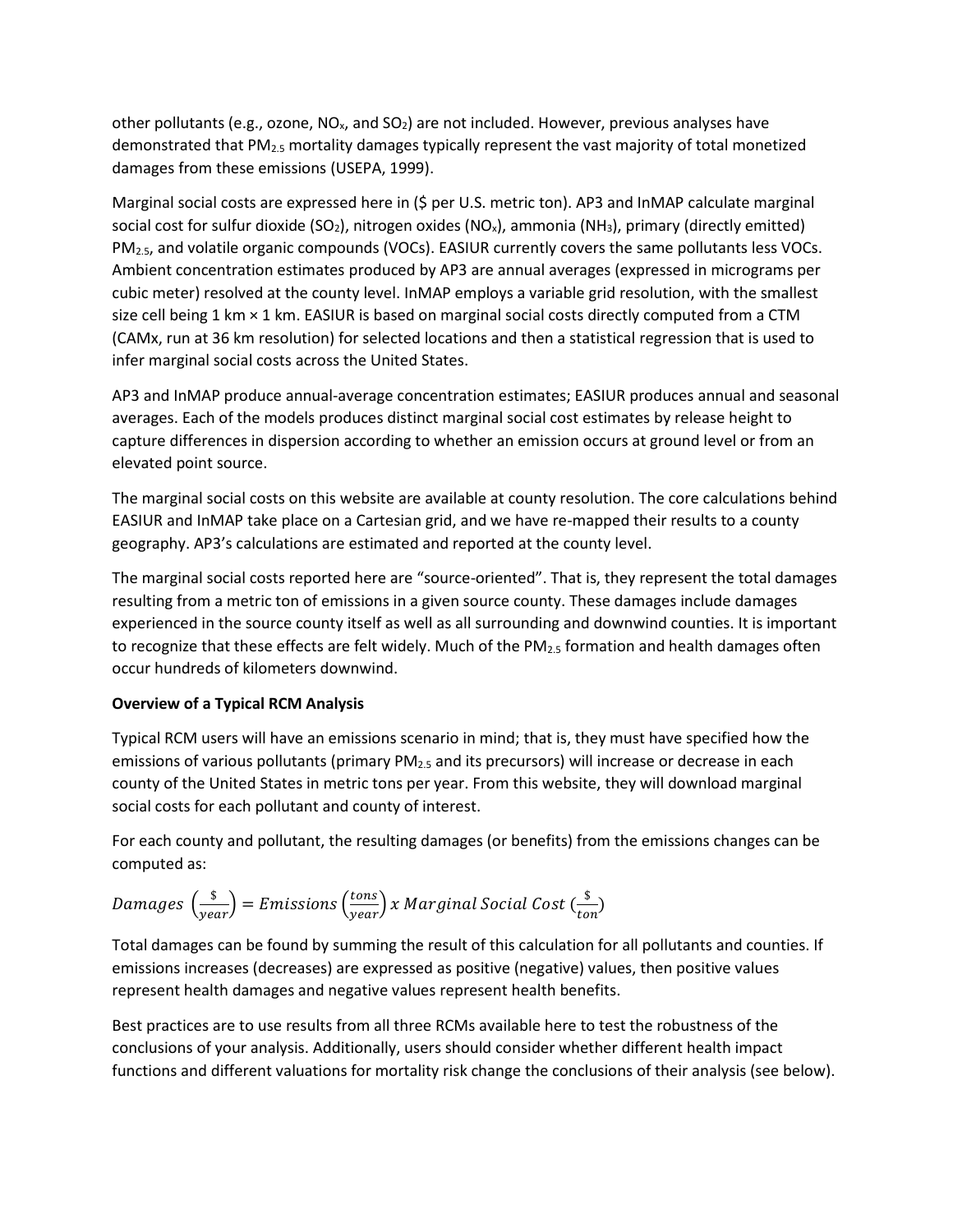### **Calibration Year**

There are versions of AP3 available for each of the National Emissions Inventory years (1999, 2002, 2005, 2008, 2011, and 2014). The InMAP and EASIUR models are based on the 2005 NEI. In addition, population and mortality rate data used by each model is matched to the NEI year. Because of nonlinearities in PM2.5 formation (Ansari and Pandis, 1998), marginal social costs are somewhat sensitive to calibration year that determines the baseline levels of  $PM_{2.5}$  in the atmosphere. There is some relevant literature that quantifies the changing sensitivity of  $PM_{2.5}$  levels with the baseline calibration year (Pinder et al., 2008; Holt et al., 2015), and this is a topic of current inquiry.

### **Health Impact Functions**

All three RCMs primarily focus on premature mortality risk associated with exposure to annual-average  $PM<sub>2.5</sub>$ . To estimate these effects, the models typically provide users with the option of whether to use the American Cancer Society (ACS) study (Pope et al., 2002; Krewski et al., 2009) or the Harvard Six Cities study (H6C), (Dockery et al., 1993; Lepeule et al., 2012). The concentration-response estimates reported in each of these studies have been widely used by academic researchers and in policy analyses (USEPA, 1999; 2011). Users can also select a third, more recent, concentration-response function, reported by Pope et al. (2019). The mortality risks for a exposure to a given level of  $PM_{2.5}$  are about 2.5 times higher in the H6C study compared to ACS, providing a measure of the underlying uncertainty in the epidemiological results. These two studies have been reviewed and discussed in more detail. The Pope et al. (2019) value is intermediate between ACS and H6C and is recommended here as a default, "best guess" value. Users, however, are urged to consider whether using ACS or H6C concentration-response functions alters the conclusions of their analyses. Estimates for health impacts are disaggregated by age category, throughout the U.S. population.

# **Valuation of Mortality Risk**

The standard measure of the value of premature mortality risk is often referred to as the Value of a Statistical Life (VSL). This parameter reflects the marginal rate of substitution between money and mortality risk (Viscusi, Aldy, 2003). It should be understood as the willingness of a typical person to pay to avoid some very small risk to their life and not as a normative evaluation of the value of an individual's life per se. This parameter, and by extension the RCMs, do not apply monetary values to specific lives saved or lost. Rather, since the concentration response relationships convey changes in mortality *risk* in a given year, location, and age group, the application of the VSL monetizes that change in risk. The VSL is applied uniformly across populations regardless of age, race, or income.

The RCMs are able to employ user-defined VSLs. The default is the USEPA's VSL of \$7.4 million (expressed in \$2006). VSL values, as with any dollar value, need to be adjusted for inflation. They are also generally adjusted to reflect increases in per-capita income as individuals with more disposable income are more willing to pay for decreased mortality risks. Our online tool allows the user to select a VSL based on the year of interest. Alternatively, users may input their own VSL value. This should be input in millions of dollars, e.g. \$8.5M would be input as "8.5" not as "8,500,000".

A USEPA-sponsored review of the literature found a range of VSL values (in \$2006) between \$0.9 million and \$21 million (USEPA, 2016). Again, users are urged to consider whether the use of alternative VSL values alters the conclusions of their analyses.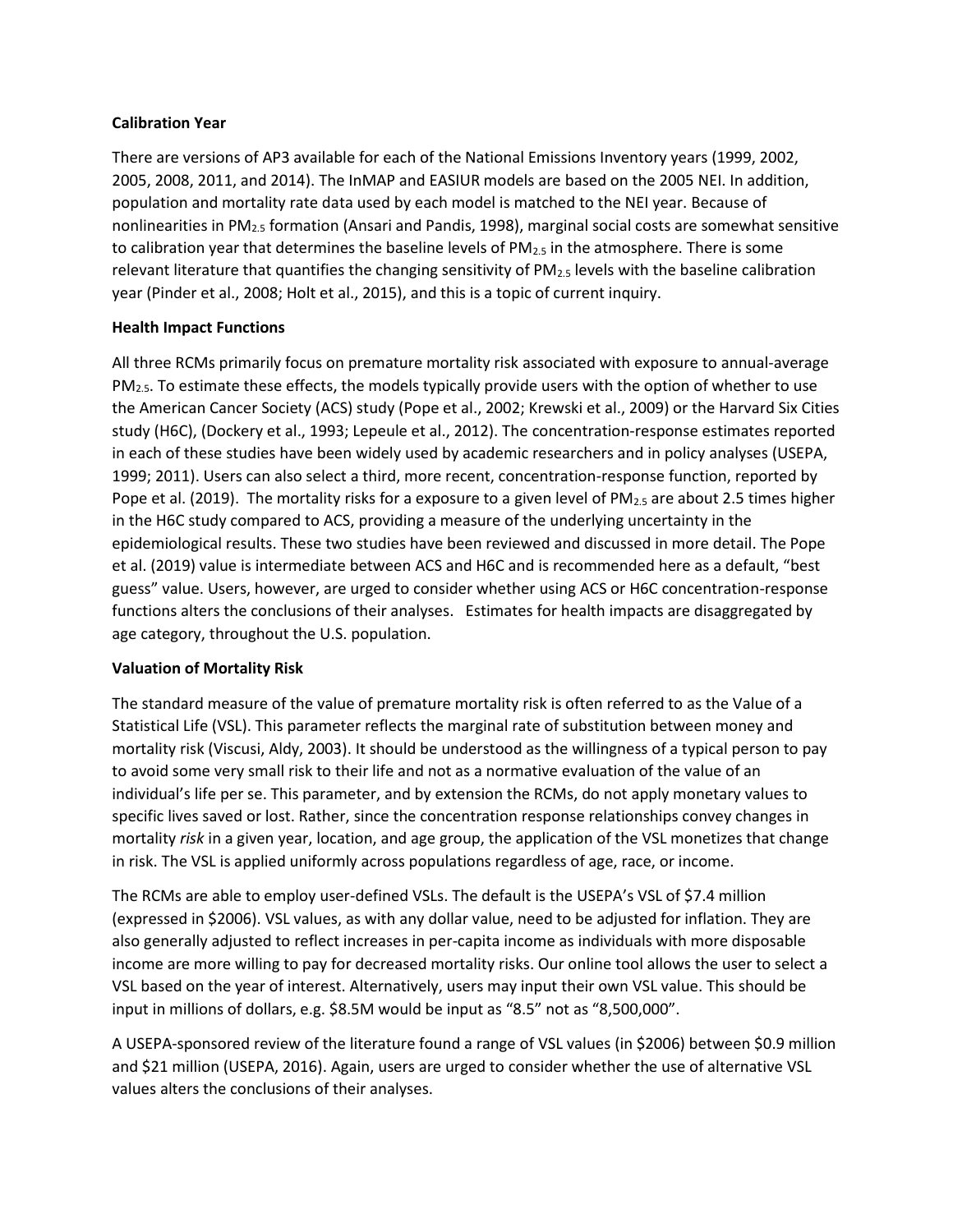#### **Other Ways to Use RCMs**

The marginal social costs reported here are the key outputs of the three RCMs and are sufficient to enable the analyses of interest to most users. More advanced uses of RCMs examine changes in PM<sub>2.5</sub> concentrations in downwind locations, the distribution of damages downwind, and environmental justice implications. These more advanced analyses require source-receptor versions of the RCMs or direct use of the RCM models themselves. These are available by request from the RCM developers themselves, and work is underway to make them available in a more user-friendly format.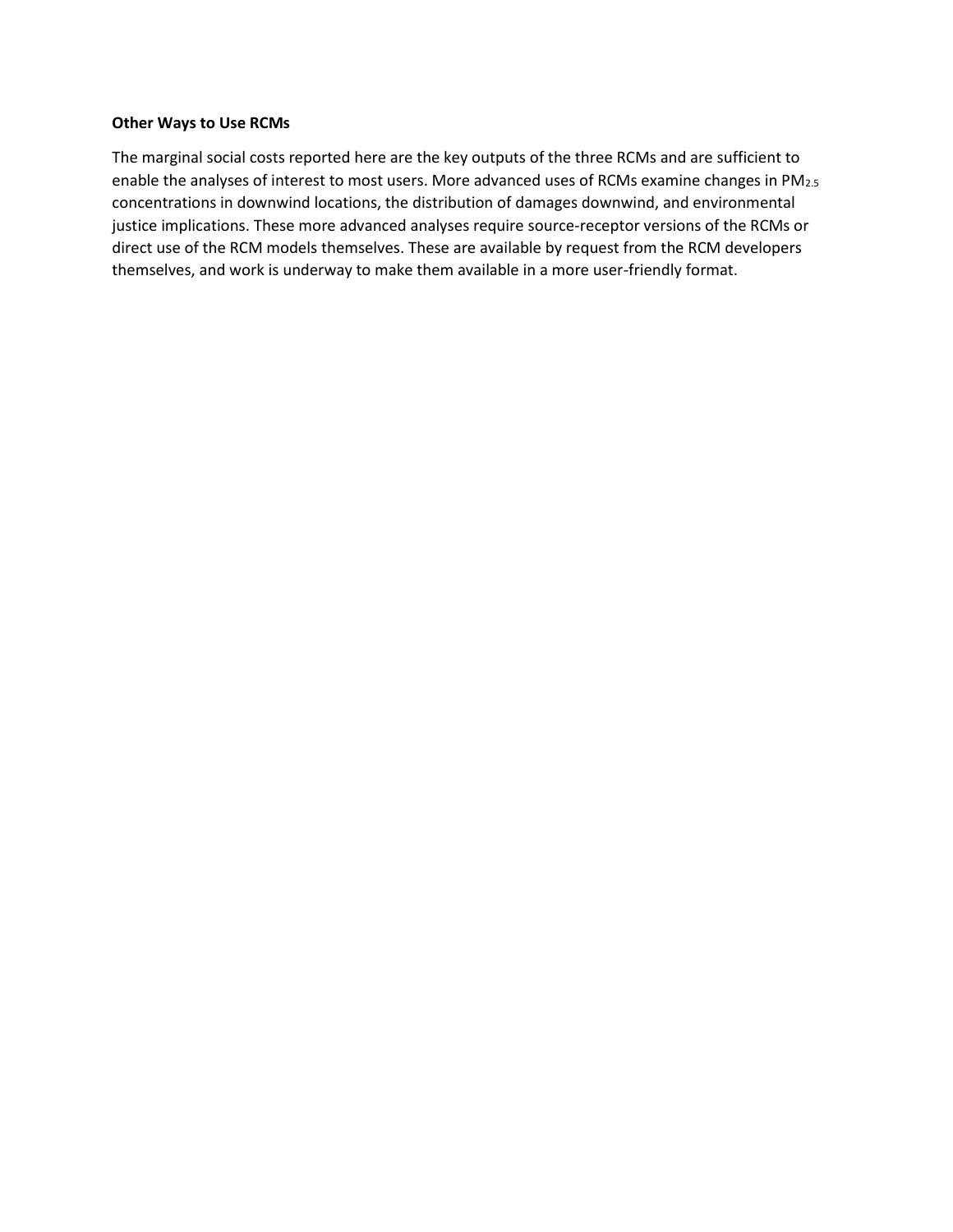References

- 1) Asif S. Ansari, and Spyros N. Pandis.1998. "Response of Inorganic PM to Precursor Concentrations." *Environ. Sci. Technol.*, 32 (18), 2706-2714• DOI: 10.1021/es971130j • Publication Date (Web): 12 August 1998
- 2) Dockery, D.W., C.A. Pope, X.P. Xu, J.D. Spengler, J.H. Ware, M.E. Fay, B.G. Ferris, and F.E. Speizer. 1993. "An Association between Air Pollution and Mortality in Six U.S. Cities." *New England Journal of Medicine.* 329(24):1753-1759.
- 3) Gilmore, Elisabeth; Heo, Jinhyok; Muller, Nicholas ; Tessum, Chris; Hill, Jason; Marshall, Julian; Adams, Peter. 2019 . "An Inter-Comparison of Air Quality Social Cost Estimates from Reduced-Complexity Models" *Environmental Research Letters:* <https://iopscience.iop.org/article/10.1088/1748-9326/ab1ab5>
- 4) Heo (EASIUR Cite)
- 5) Jareth Holt, Noelle E. Selin, and Susan Solomon. 2015. "Changes in Inorganic Fine Particulate Matter Sensitivities to Precursors Due to Large-Scale US Emissions Reductions." *Environ. Sci. Technol*., 49, 4834−4841. DOI: 10.1021/acs.est.5b00008
- 6) Krewski D, Jerrett M, Burnett RT, Ma R, Hughes E, Shi, Y, et al. 2009. Extended follow-up and spatial analysis of the American Cancer Society study linking particulate air pollution and mortality. HEI Research Report, 140, Health Effects Institute, Boston, MA.
- 7) Lepeule J, Laden F, Dockery D, Schwartz J. 2012. "Chronic Exposure to Fine Particles and Mortality: An Extended Follow-Up of the Harvard Six Cities Study from 1974 to 2009." *Environmental Health Perspectives* 120 (7):965-70.
- 8) Muller, N.Z. 2019 "The Derivation of Discount Rates with an Augmented Measure of Income." *Journal of Environmental Economics and Management:*  <https://doi.org/10.1016/j.jeem.2019.02.007>
- 9) R. W. Pinder, A. B. Gilliland, and R. L. Dennis. 2008. "Environmental impact of atmospheric NH3 emissions under present and future conditions in the eastern United States." *GEOPHYSICAL RESEARCH LETTERS*, VOL. 35, L12808, doi:10.1029/2008GL033732, 2008
- 10) Pope, C. Arden, Richard T. Burnett, Michael J. Thun, Eugenia E. Calle, Daniel Krewski, Kazuhiko Ito, George D. Thurston. 2002. "Lung Cancer, Cardiopulmonary Mortality, and Long-Term Exposure to Fine Particulate Air Pollution." *J. of the Amer. Medical Association*, 287 (9): 1132- 1141.
- 11) Tessum, Chris W., Jason D. Hill, Julian D. Marshall. 2017. InMAP: a model for air pollution interventions. PLoS ONE. 12(4): e0176131.
- 12) United States Environmental Protection Agency. 1999. The Benefits and Costs of the Clean Air Act: 1990--2010. EPA Report to Congress. EPA 410-R-99-001, Office of Air and Radiation, Office of Policy, Washington, D.C.
- 13) United States Environmental Protection Agency. 2011. The Benefits and Costs of the Clean Air Act: 1990--2020. Final Report. Office of Air and Radiation, Office of Policy, Washington, D.C.
- 14) Viscusi, W., & Aldy, J. 2003. "The value of a statistical life: A critical review of market estimates throughout the world." *Journal of Risk Uncertainty*, 27, 5–76.
- 15) Pope, C. Arden, Jacob S. Lefler , Majid Ezzati , Joshua D. Higbee , Julian D. Marshall , Sun-Young Kim , Matthew Bechle , Kurtis S. Gilliat , Spencer E. Vernon , Allen L. Robinson , and Richard T. Burnett. 2019. "Mortality Risk and Fine Particulate Air Pollution in a Large, Representative Cohort of U.S. Adults." Environmental Health Perspectives, 127(7),077007.